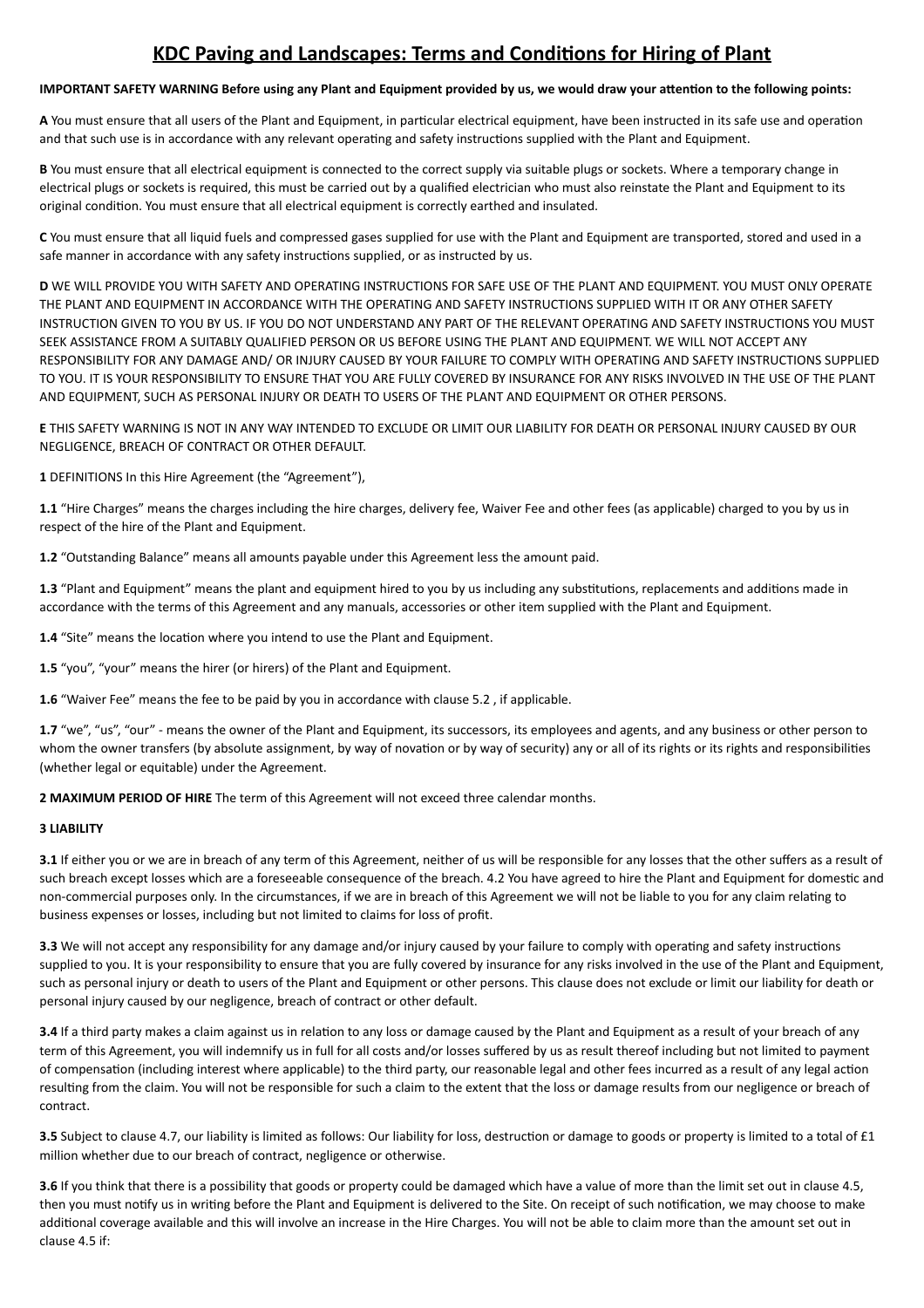**3.6.1** - you do not notify us that the damage could exceed the above limit:

**3.6.2** - we choose not to have additional coverage made available;

**3.6.3** - you do not agree to meet the extra charge for additional coverage; or

**3.6.4** - the additional coverage fails for some reason that is not our fault. This will be so, even where we are at fault, except where your claim is for death or personal injury, as mentioned in paragraph 4.7 below.

**3.7** The limit set out in paragraph 4.5 does not apply to claims for death or personal injury caused by our negligence. There is no limit on the amount of our liability for such claims.

## **4 LOSS, THEFT OF, OR DAMAGE TO THE PLANT AND EQUIPMENT**

**4.1** Subject to clause 5.3 below, if the Plant and Equipment is lost, damaged, destroyed or stolen whilst in your care, you will be liable for the full cost of repairing or replacing the Plant and Equipment.

**4.2** We may take out insurance to cover the risk to our Plant and Equipment. If we do so and you pay the Waiver Fee, we will not pursue you for the costs of repairing or replacing the Plant and Equipment, but only to the extent that such costs are reimbursed to us by our insurers. You will still be liable to us, however, to the extent that the insurers do not reimburse us for the loss or damage. You must take reasonable care of the Plant and Equipment whilst it is in your custody, even if the Waiver Fee has been paid.

**4.3** You will not be liable to pay us for any damage caused to the Plant and Equipment arising from any defect in the Plant and Equipment which was not apparent when it was hired to you. You will not be liable for any loss or theft of the Plant and Equipment resulting from a fault in the Plant and Equipment's security system which occurred before you took delivery of the Plant and Equipment. You must notify us immediately if there is a fault with the Plant and Equipment's security system, including but not limited to faulty locks or other security devices.

**4.4** Where the Plant and Equipment or any part of it is lost, stolen, damaged or destroyed you must notify us immediately in order that we can notify our insurers. If the insurers refuse to pay us because of a delay in notification by you, you will be liable to us for what would have been recovered from the insurers if you had complied with this clause. You must provide our insurers and us with all reasonable assistance when so requested.

**4.5** You must notify the police immediately if the Plant and Equipment, or any part of it, is stolen or has been criminally damaged.

## **5 DAMAGE TO SITE AND/OR ACCESS DURING DELIVERY AND COLLECTION**

**5.1** You acknowledge that the Plant and Equipment you have chosen to hire may cause superficial damage to the ground, particularly in wet weather (for example, ruts may be created or paving stones may be cracked). You further acknowledge that the Plant and Equipment may also cause damage to underground services such as drains and sewers. If you have chosen to have the Plant and Equipment delivered to you, our delivery driver will do his best to limit any such damage, but we cannot be held responsible for any damage of this sort. You are responsible for making good any damage caused to your property or adjoining land in obtaining access.

**5.2** If you are particularly concerned to avoid superficial damage to the ground you must let us know as soon as possible. We may be able to provide extra protection, although there will be an additional cost in doing so, which we will pass on to you.

#### **6 DELIVERY IN GOOD ORDER**

6.1 We will ensure that the Plant and Equipment hired to you is in good working order and fit for the purpose for which the Plant and Equipment of that kind is normally used.

**6.2** You must check the Plant and Equipment when it is provided to you and immediately notify us of any obvious faults or defects.

#### **7 SAFETY**

**7.1** You warrant that you will use the Plant and Equipment in accordance with the safety warning at the beginning of this Agreement.

**7.2** You must read any relevant operating and safety instructions supplied with the Plant and Equipment and you must only use (or permit the use of) the Plant and Equipment in accordance with the operating and safety instructions supplied with it or any other safety instruction given to you by us. If you do not understand any part of the relevant operating and safety instructions you must seek assistance from a suitably qualified person or us before using the Plant and Equipment.

**7.3** You must also take your own sensible safety precautions (for example, you must take all reasonable measures to prevent children from playing on or near the Plant and Equipment at all times).

**7.4** You must ensure that the Site itself is safe.

## **8 TRANSPORTATION, LOADING AND UNLOADING**

8.1 If you would like us to deliver and collect the Plant and Equipment, we will provide this service at a reasonable cost, which we will confirm to you prior to the hire.

8.2 Unless we have agreed to deliver and collect the Plant and Equipment, you are responsible for collecting it from our premises, and for delivering it back to our premises.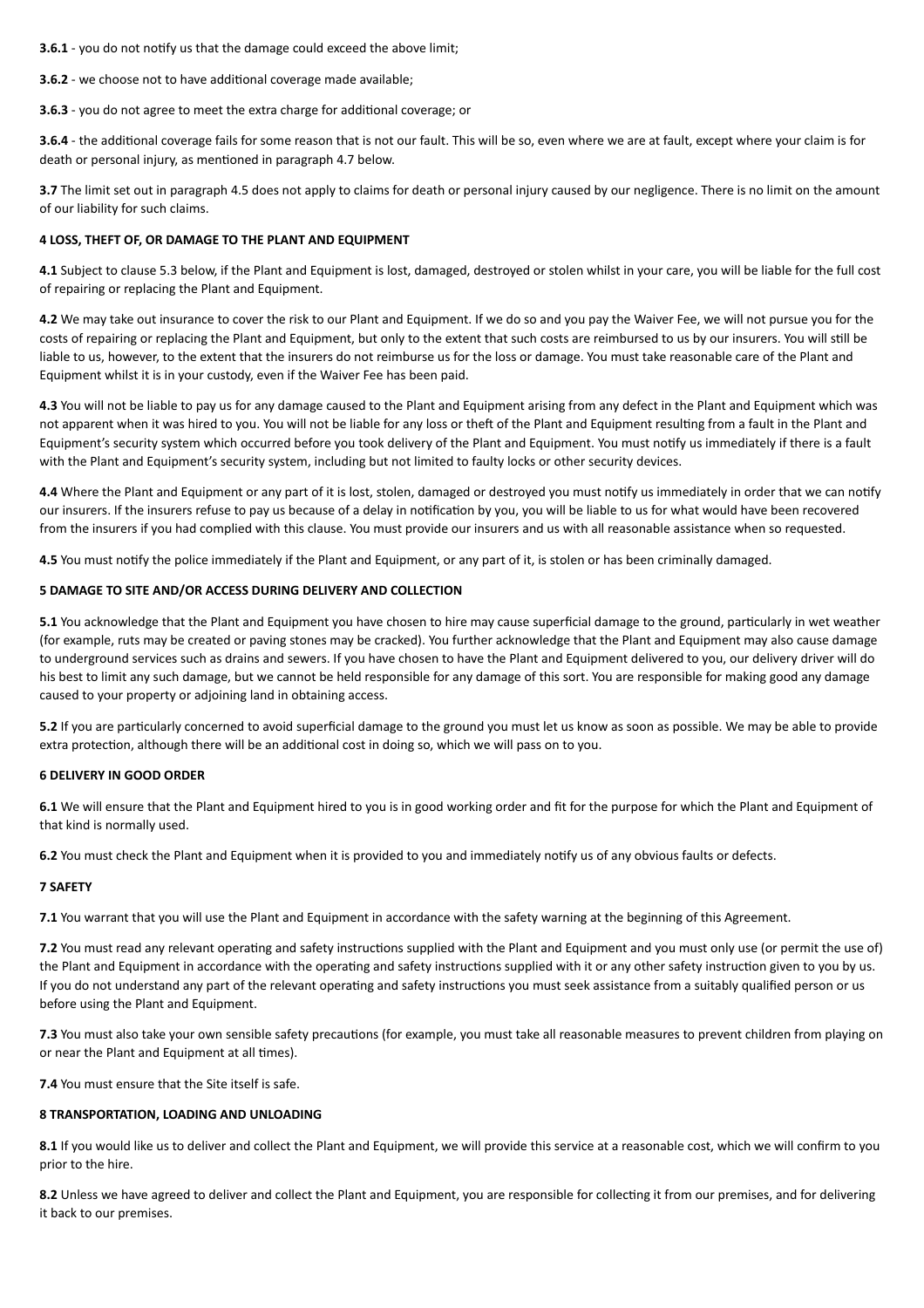8.3 Where you transport the Plant and Equipment yourself, you are responsible for loading at the time of collection from our premises and for unloading at the time of delivering it back to our premises.

8.4 If one of our employees helps you in the loading or unloading of the Plant and Equipment you must tell him what you want him to do and how you want him to help. If the Plant and Equipment is damaged, or causes damage, whilst being loaded or unloaded, you will be responsible for the damage unless the damage is caused by our employee's negligence.

**9 UNAUTHORISED CHANGE OF SITE** The Plant and Equipment must only be used at the Site. If you want to use the Plant and Equipment at any other place you must first get from us written confirmation that we allow you to do so.

**10 UNAUTHORISED RE-HIRING OF EQUIPMENT** You must not re-hire, sublet, or lend any of the Plant and Equipment to any third party or otherwise part with possession of the Plant and Equipment.

## **11 CONDITION OF EQUIPMENT**

**11.1** You must check the state and condition of the Plant and Equipment at reasonable intervals during the period of hire to ensure that it remains safe, serviceable and clean. We will not check the Plant and Equipment during the period of hire unless you bring it back to us and ask us to do so.

**11.2** You must not use (or permit the use of) the Plant and Equipment for any purpose beyond its capacity or in a manner likely to result in excessive wear. 

**11.3** Other than arranging for the changing of plugs and sockets (if necessary) to be carried out by a qualified electrician you must not make any alterations or modifications to the Plant and Equipment.

#### **12 FITTING OF ACCESSORIES**

**12.1** If the Plant and Equipment requires the fitting or re-fitting of any accessories (such as drills, wheels, discs, and blades etc), it is your responsibility to ensure that any such accessory is correctly fitted or re-fitted in accordance with any relevant operating and safety instructions that vou are given.

12.2 If any injury or damage to persons or property or to the Plant and Equipment arises because you have incorrectly fitted or re-fitted any accessory, you will be responsible for that injury or damage (unless we have been negligent in any way). The only exception to this is where the injury/damage occurs as a result of a fault or defect in the Plant and Equipment, which you were not aware of.

**13 ACCESS BY US FOR SERVICING AND INSPECTION AND RECOVERY OF EQUIPMENT** You undertake that you will allow us to have access to your premises at any reasonable time to enable us to inspect, test, adjust, repair, or replace the Plant and Equipment as necessary while it is in your possession or to recover the Plant and Equipment if you fail to return the Plant and Equipment to us on termination of this Agreement.

#### **14 FAULTS, DEFECTS OR BREAKDOWN OF PLANT AND EQUIPMENT**

14.1 You must immediately notify us if the Plant and Equipment breaks down or suffers a fault or defect such that it is inoperable or unsafe to use.

**14.2** The Plant and Equipment must be returned to us as soon as possible and in any event within the time agreed with us when you notify us of the problem. On return of the Plant and Equipment we will use our best endeavours to repair it or exchange it.

14.3 We will not charge you for the hire of the Plant and Equipment during the period that it is broken down. It is therefore important that you notify us as soon as the breakdown occurs.

**14.4** In the case of wheeled Plant and Equipment, you will be responsible for repairing any punctures that occur and/or replacing any tyre damaged (fair wear and tear excepted) while the Plant and Equipment is in your possession. No refund of Hire Charges will be made by us in respect of stoppages caused by punctures or tyre damage occurring during the period of hire.

14.5 Except for the repair of punctures, you must not repair or attempt to repair the Plant and Equipment unless authorised to do so by us.

14.6 Where the Plant and Equipment has broken down or is faulty or defective and is not readily repairable, we will substitute it with plant and equipment of a similar type. If no suitable substitute is available immediately, we will suggest alternative dates when you can hire the substitute plant and equipment. If the suggested replacement or the suggested alternative dates are not satisfactory to you, you can terminate the hire and claim for a refund for the period during which you could not make use of the Plant and Equipment.

15 **NOTIFICATION OF ACCIDENTS** You must notify us immediately if there is any accident involving the Plant and Equipment which results in damage to the Plant and Equipment or to other property or injury to or the death of any person.

#### **16 TERMINATION OF HIRE**

16.1 You can bring this Agreement to an end at any time by returning the Plant and Equipment to us in accordance with clause 18 below and paying the Outstanding Balance.

16.2 If you breach any term of this Agreement, we may terminate this Agreement and require the immediate return of the Plant and Equipment to us. You undertake to return the Plant and Equipment to us upon termination of this Agreement. We will not ask you to return the Plant and Equipment before the end of the minimum or fixed period unless you are in default.

16.3 At the end of the minimum or fixed period agreed between the parties you must return the Plant and Equipment to us in accordance with clause 18 below. If you wish to extend the period of hire, you must contact us before the minimum or fixed period expires. We may agree an extension, up to a maximum of three months including the original minimum or fixed period of hire.